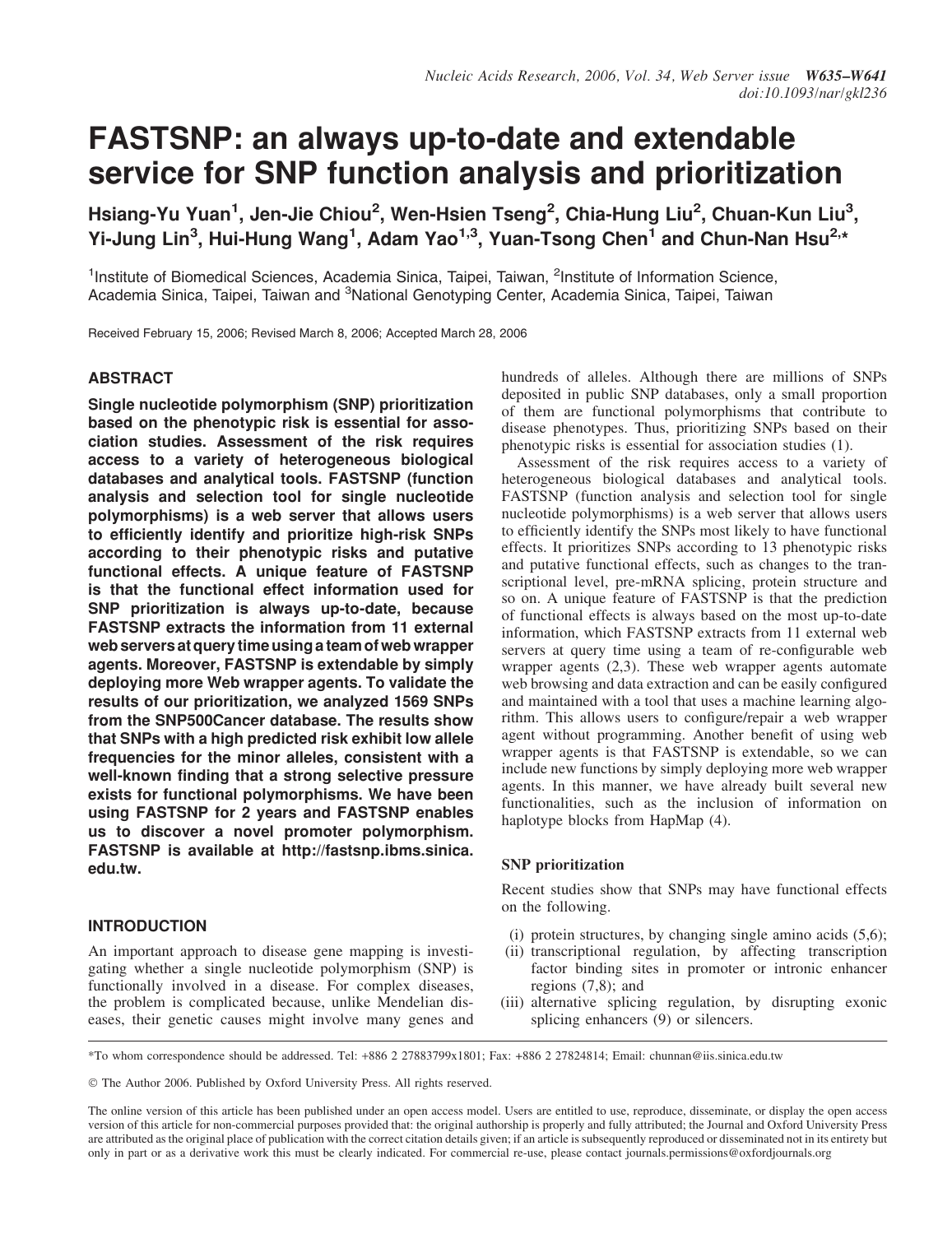

Figure 1. Decision tree for prioritizing a SNP based on its functional effects. The diamonds represent decision points and the ovals represent terminal points with the risk and class assignments. Given an input SNP at a decision point, if the answer to the question in the diamond is 'yes,' then the vertical arrow should be followed. Otherwise, the horizontal arrow should be followed.

SNPs may also lead to premature termination of peptides (non-sense), which would disable the protein function. Each of these distinct functional effects may incur a risk that causes a disease. Therefore, to prioritize SNPs for the study of complex diseases, it is critical to identify the functional variants that are most likely to have functional effects leading to disease phenotypes before genotyping. Based on previous studies of the functional effects of polymorphisms, Tabor  $et$   $al.$  (1) presented a prioritization strategy that associates the relative risk of a SNP with its location and the type of sequence variants. We extended their strategy with our recent findings and developed a decision tree to assess the risk of a SNP. The decision tree, shown in Figure 1, classifies a SNP into 1 of 13 types of the functional effects, each of which is assigned a risk ranking number between 0 and 5. A high risk rank implies a high-risk level. Table 1 gives the definitions of the function types, effects and their predicted risk ranking.

For a coding SNP, if it is non-synonymous and alters an amino acid in a protein resulting in a different protein structure (mis-sense, non-conservative change), or a non-sense change that results in a premature termination of the amino acid sequence (non-sense), then it will be assigned a high-risk or very high-risk ranking, because most known disease-causing SNPs are in these classes. A non-synonymous SNP that alters an amino acid in a protein to one with similar structural characteristics will be classified as 'mis-sense, conservative change' with a moderate risk ranking.

A coding SNP, be it synonymous or non-synonymous, may disturb the binding sites of an exonic splicing enhancer or silencer. In this case, the SNP may regulate alternative splicing and will be classified as 'splicing regulation.' If the alternative splicing further abolishes a domain of the translated protein due to exon skipping, then we classify such a SNP as 'splicing regulation, abolishing protein domain' and assign it a high-risk ranking. A 'sense/synonymous' SNP that does not affect any motif or protein structure will be assigned a low-risk ranking.

For a non-coding SNP, if its location is in the downstream region, it is unlikely that it has any functional effect. We classify this type of SNP as 'downstream with no known function' and assign no risk to it. However, if the transcription factor-binding site of the gene is changed by this polymorphism in the promoter region, then this SNP may affect the level, location, or timing of gene expression. In this case, it will be classified as 'promoter/regulatory region' with a low or moderate risk ranking; otherwise, it will be classified as 'upstream with no known function.' If it is in the intronic region, it may alter a binding site of the transcription factor and will be classified as 'intronic enhancer' with a low-risk ranking. A SNP at the 'splicing site' may break the consensus splicing site sequence and will thus be assigned a high-risk ranking.

A SNP at an untranslated region (UTR) of a sequence will be classified as 'Untranslated' with no risk. Recently, a new function type '3'-UTR post-transcriptional regulation' was reported (10), but its actual phenotypic risk is still underdetermined. Since we have no substantial evidence about its risk, we will assign such a SNP a moderate-risk ranking. Consequently, our decision tree is complete in the sense that it considers all known functional roles of a SNP in a gene.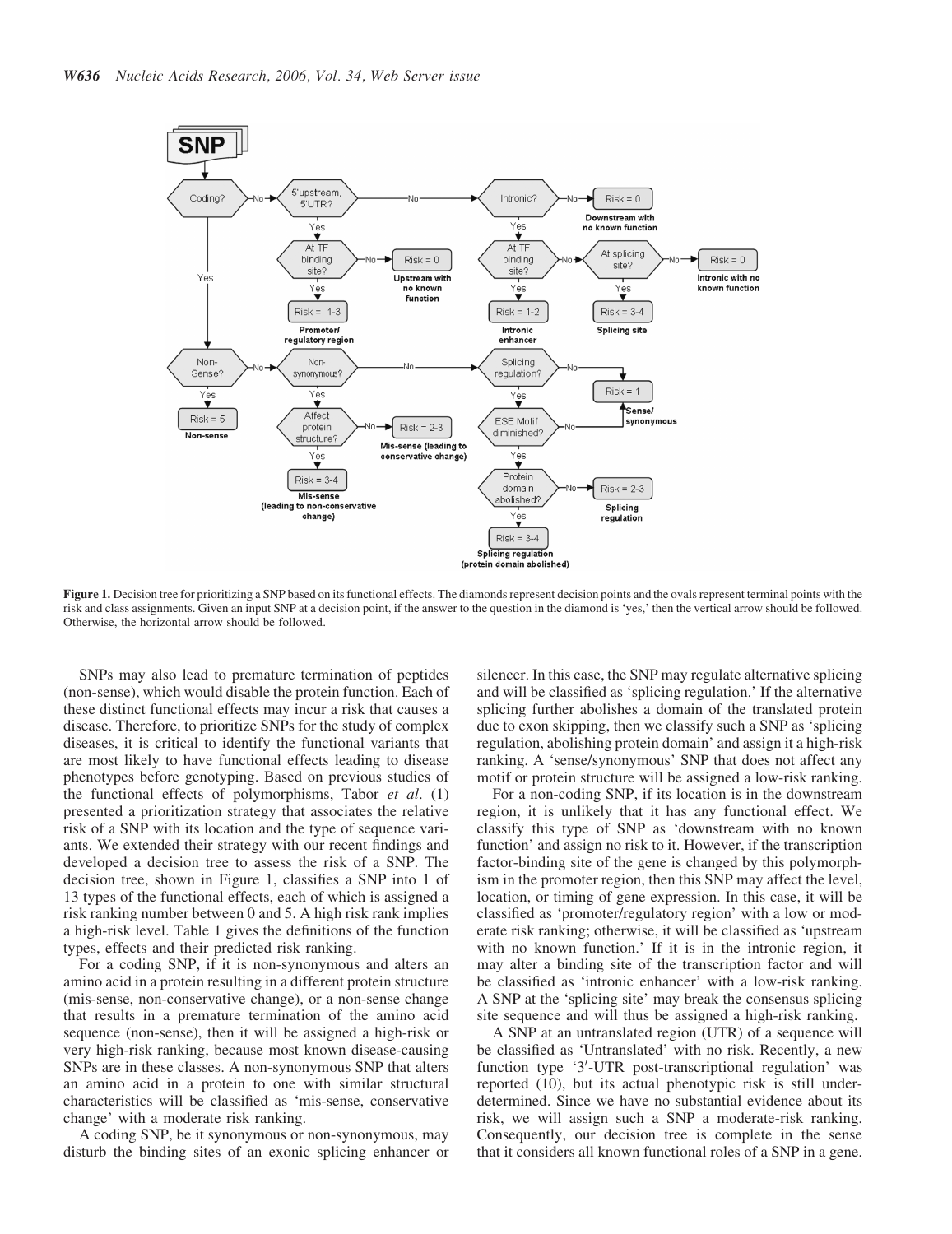|  | <b>Table 1.</b> Definitions of the function types, their effects and predicted risks of SNPs |  |  |  |  |  |  |  |  |  |  |
|--|----------------------------------------------------------------------------------------------|--|--|--|--|--|--|--|--|--|--|
|--|----------------------------------------------------------------------------------------------|--|--|--|--|--|--|--|--|--|--|

| Coding type | Function type                                       | Possible effects                                                                                                       | Risk (ranking)                         |  |
|-------------|-----------------------------------------------------|------------------------------------------------------------------------------------------------------------------------|----------------------------------------|--|
| Coding      | Non-sense                                           | Causes premature termination of an amino-acid sequence                                                                 | Very high $(5)$                        |  |
|             | Splicing regulation (abolishing)<br>protein domain) | Breaks the exonic splicing enhancer/silencer binding site in<br>a coding sequence, leading to abolished protein domain | Moderate to high $(3\sim4)$            |  |
|             | Splicing regulation                                 | Breaks the exonic splicing enhancer/silencer binding site in<br>a coding sequence containing the same protein domains  | Low to moderate $(2\sim3)$             |  |
|             | Mis-sense (non-conservative change)                 | Alters an amino acid in a protein to one with different<br>structure characteristics                                   | Moderate to high $(3\sim4)$            |  |
|             | Mis-sense (conservative change)                     | Alters an amino acid in a protein to one with similar<br>structure characteristics                                     | Low to moderate $(2\sim3)$             |  |
|             | Sense/synonymous                                    | Does not alter an amino acid in a sequence                                                                             | Very low $(1)$                         |  |
| Non-coding  | Downstream with no known effect                     | No known effect                                                                                                        | No known effect $(0)$                  |  |
|             | Upstream with no known effect                       | No known effect                                                                                                        | No known effect $(0)$                  |  |
|             | Splicing site                                       | Breaks a consensus splicing site sequence                                                                              | Moderate to high $(3\sim4)$            |  |
|             | Promoter/regulatory region                          | Does not alter an amino acid, but can affect the level,<br>location or timing of a gene expression                     | Very low to moderate $(1\sim3)$        |  |
|             | Intronic enhancer                                   | Alters a binding site of a transcription factor in an intronic region                                                  | Very low to low $(1\sim2)$             |  |
|             | Untranslated                                        | Changes an UTR in a sequence                                                                                           | No known effect to very low $(0\sim1)$ |  |
|             | 3'utr post-transcriptional regulation               | Breaks motifs likely to be involved in post-transcriptional regulation                                                 | Very low to moderate $(1\sim3)$        |  |

Table 2. External web-based services accessed by FASTSNP

| Name/URL                                         | Usage                                                                                                                                                 |
|--------------------------------------------------|-------------------------------------------------------------------------------------------------------------------------------------------------------|
| NCBI dbSNP (www.ncbi.nlm.nih.gov/SNP)            | Provides the location of a SNP in a gene and its alleles, allele frequency, and context sequence                                                      |
| Ensembl (www.ensembl.org)                        | Provides a cross-reference/alternative data source for dbSNP                                                                                          |
| TFSearch (www.cbrc.jp/research/db/TFSEARCH.html) | Predicts if a non-coding SNP alters the transcription factor-binding site of a gene                                                                   |
| PolyPhen (www.bork.embl-heidelberg.de/PolyPhen)  | Predicts if a non-synonymous SNP alters an amino acid in a protein resulting in structural changes<br>(damaged or benign) in a protein                |
| ESEfinder (rulai.cshl.edu/ESE)                   | Predicts if a synonymous SNP is located in a exonic splicing enhancer motif, which would diminish<br>the motif with a different allele                |
| RescueESE (genes.mit.edu/burgelab/rescue-ese)    | Provides a cross-reference/alternative data source for ESEfinder                                                                                      |
| FAS-ESS (genes.mit.edu/fas-ess/)                 | Predicts exonic splicing silencer for each SNP allele                                                                                                 |
| SwissProt (us.expasy.org/sprot)                  | Provides the information about protein domains to determine if a SNP causes an alternative splicing<br>that leads to a protein domain being abolished |
| UCSC Golden Path (genome.ucsc.edu)               | Provides information about the final draft assembly of the genome sequence (i.e. Golden Path) for<br>quality control of candidate SNPs                |
| NCBI Blast (www.ncbi.nlm.nih.gov/BLAST)          | Sequence comparison and search tool for quality control of candidate SNPs                                                                             |
| HapMap (www.hapmap.org)                          | Provides information about the haplotype and linkage disequilibrium around a SNP                                                                      |

The first eight services provide databases and analytical tools to predict functional effects for SNP prioritization. UCSC Golden Path and NCBI Blast are used for quality control of candidate SNPs, while the haplotype database from HapMap is useful for further reducing the number of candidate genes for genotyping.

In addition to prioritizing on the basis of a SNPs' position and effect on a gene, Tabor et al. (1) further suggested filtering high-priority SNPs based on their allele frequencies, and using haplotype information to select a single SNP for genotyping if several SNPs are known to be in linkage disequilibrium. Though FASTSNP does not currently integrate this type of information in the prioritization method, it does provide their haplotype information in the output function report.

#### Web wrapper agents

The information required to answer the questions about the 13 decision points in the decision tree is available; however, it is spread over a variety of online sequence databases and analytical tools. Table 2 presents the databases and analytical tools used by FASTSNP for SNP prioritization and other functions. A traditional approach to integrating external sources is to download all the required data and programs and implement a huge data warehouse, but this often runs into maintenance difficulties because all the data must be kept up-to-date (11).

FASTSNP applies web wrapper agents (2,3) to resolve this problem. A web wrapper agent is a script that defines a user browsing session. When executed, the agent will visit the target website, fill in the query forms, extract the returned data and perform other web interactions to complete the user browsing session. Since FASTSNP uses the agent to access the external web servers at query time, the information used to prioritize SNPs is always the most up-to-date information available.

Web wrappers, however, are notorious for their fragility, because the format of web pages usually changes without notice. Previously, we developed a Java program, called Agent Toolbox, to cope with this issue (2). Agent Toolbox allows a user to produce an agent in a programmingby-example manner. More precisely, to produce an agent, the user simply browses the target website using the browser embedded in the user interface of Agent Toolbox to provide an example of a user session, and Agent Toolbox will generalize the example into a script that describes the user session.

Agent Toolbox can also generate data extraction rules to parse a given web page. Again, there is no need for users to program the data extraction rules. Instead, Agent Toolbox 'learns' these rules from users' labels on the web page with a machine learning algorithm (12,13). As a result, we can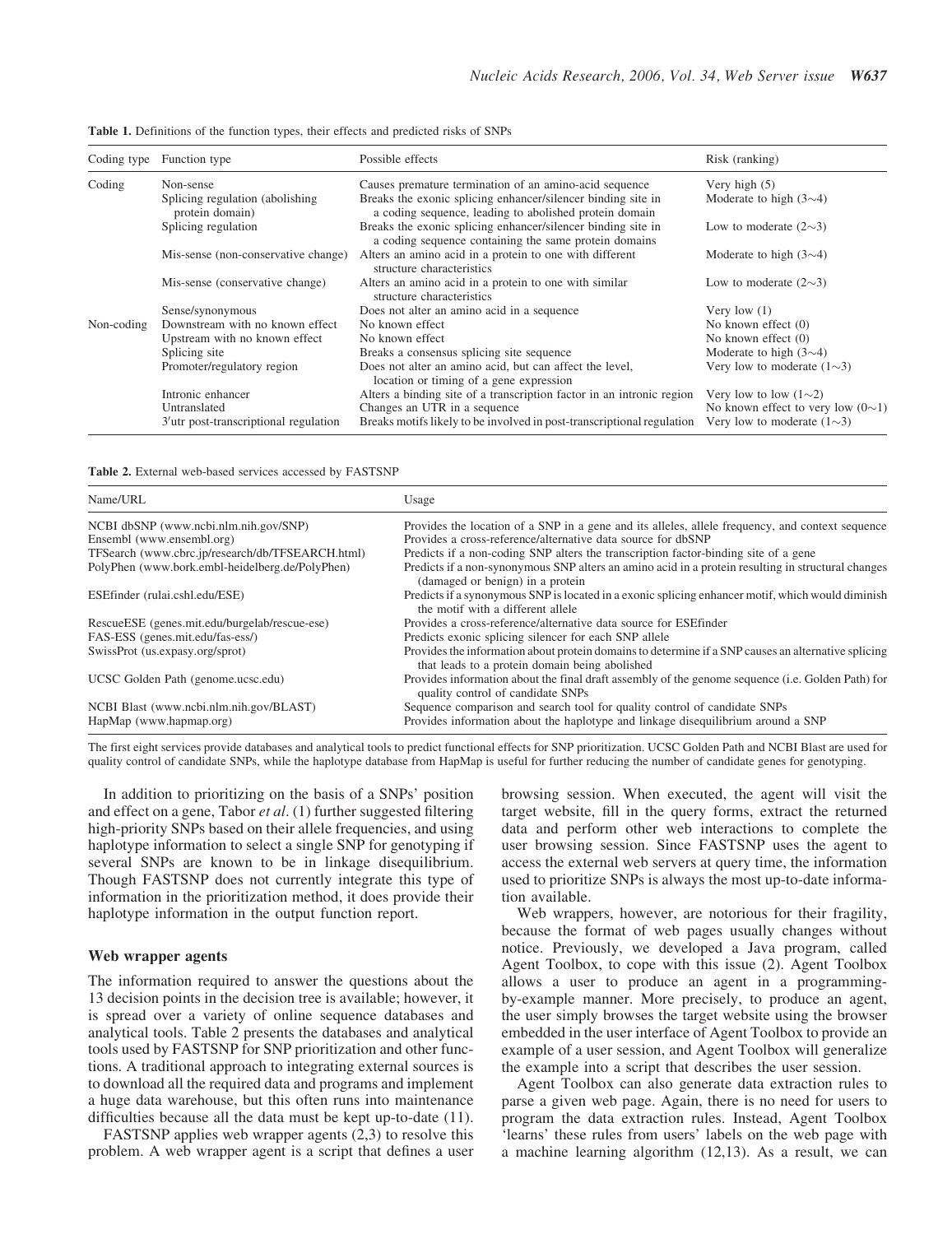efficiently configure, repair and maintain the agents. Agent Toolbox also enables FASTSNP to be extended, so new functionalities can be included by deploying more web wrapper agents. For example, haplotype information is a new function that we included recently by producing an agent to access HapMap (4). Currently, a total of 11 agents are deployed by FASTSNP. A detailed explanation of how Agent Toolbox works is beyond the scope of this paper. For the most recent report, please refer to Ref. (2).

#### User interface

FASTSNP is available at http://fastsnp.ibms.sinica.edu.tw. Users can choose from three different methods to specify their SNPs as the input to query FASTSNP. The main query method is 'Query by Candidate Gene.' The user can choose to specify a gene symbol, SNP reference cluster ID (rsid), or a chromosome position as the query. Since the functional effects of an SNP may be different in different transcripts of the gene, FASTSNP will provide the transcripts of the queried gene for users to select before it outputs the set of SNPs on the queried gene. The user further refines the set of SNPs by specifying the region whether the SNPs are coding or non-coding and the allele frequency. After a final set of candidate SNPs is selected, FASTSNP will perform the SNP prioritization described earlier, return the prioritization results in a risk ranking report, and provide a function report for each candidate SNP. FASTSNP also provides 'Query by SNP' which allows the user to specify a single SNP rs ID or upload an Excel file containing their entire candidate SNPs for prioritization. Finally, FASTSNP also accepts novel SNP

sequences as input. The user may paste a 'novel SNP' sequence in the text area and specify the position and the substitution via FASTSNP's web interface.

The function report on a SNP contains seven sections on the SNP's functional effects, namely (i) genomic information, presents the nearby sequence, the alleles and the allele frequency among different ethnic groups; (ii) functional effects summary, presents the risk assessment; (iii) transcription regulatory, shows the predicted transcription factor binding sites generated or disrupted by the different SNP alleles; (iv) alternative splicing regulatory, reports exonic splicing enhancer/ silencer motifs changed by the SNP alleles leading to exon skipping or inclusion; (v) mRNA/protein domain effects, presents all spliced forms of mRNAs and protein variants extracted from GenBank (14). The protein domains that the SNP locates in are highlighted; (vi) protein structure effects, reports whether the SNP may cause a significant structural change in a protein; and (vii) SwissProt (15) feature table, provides information regarding other known mutations or variations of the translated protein of mRNAs related to the SNP. Some of these sections are specific to coding or non-coding SNPs and they will appear or not appear in the function report accordingly.

## Implementation

FASTSNP is written in Java and its web interface application is written in Java Server Pages (JSP). It runs on top of the Linux operating system and Tomcat web server and uses the MySQL database management system as its storage platform. Web wrapper agents are encapsulated as JavaBeans. Figure 2



Figure 2. FastSNP component modules and data flow. Each gray box represents an external web server accessed by a web wrapper agent, and each blue box represents a local Java program. Open boxes are data and the arrows represent the data flow.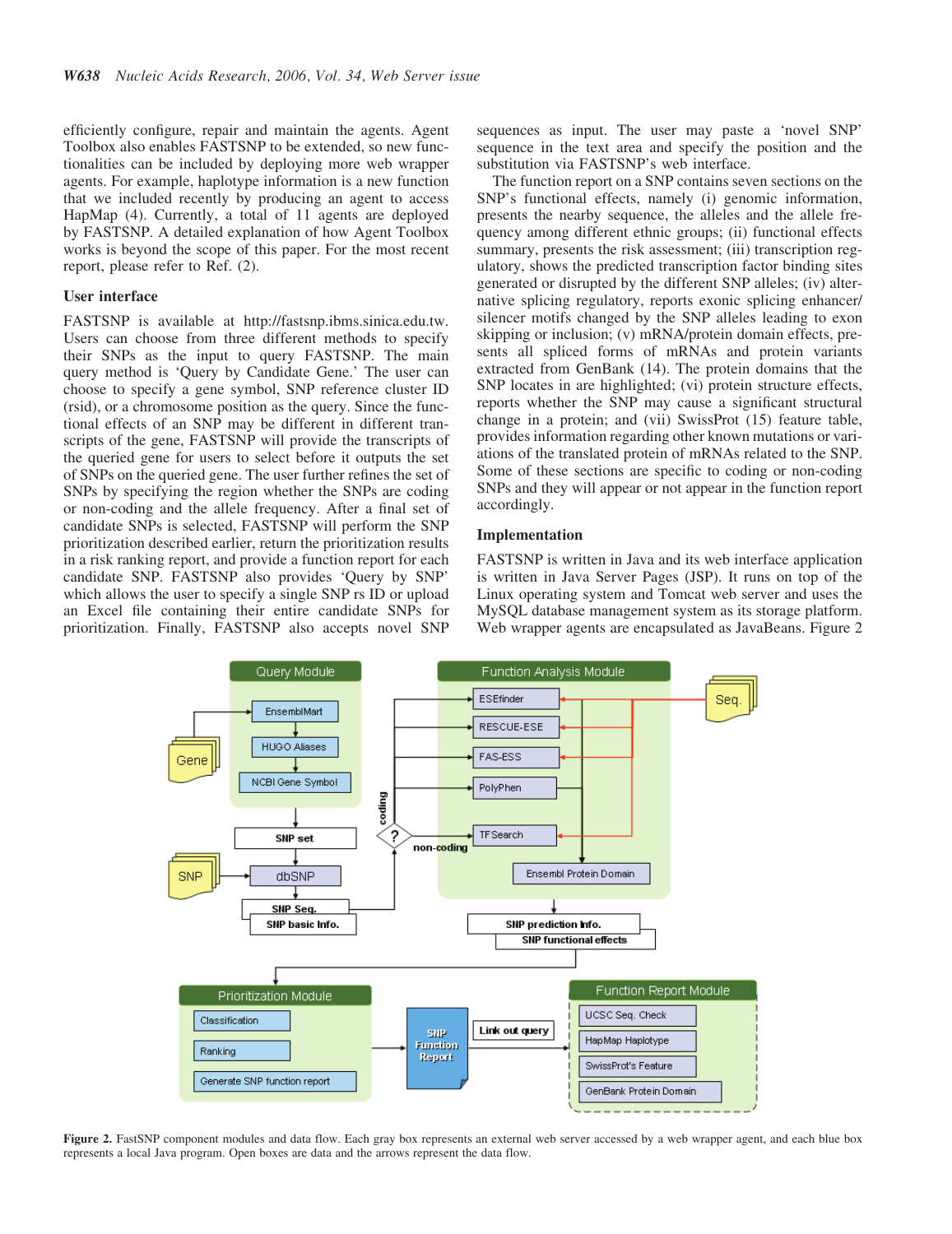shows the data flow diagram of the four major component modules in FASTSNP: (i) Query module, (ii) Function analysis module, (iii) Prioritization module and (iv) Function report module.

The system will start at different modules when the user queries FASTSNP in different ways. When the user queries FASTSNP by gene, the query module will be used to check a cross-reference table and convert the query term to Ensembl Gene Name (16). The cross-reference table combines a set of widely used gene nomenclatures, including HUGO Gene Symbol, HUGO Gene Aliases (17), NCBI Reference Sequence (RefSeq) (18) and SwissProt Entry Name and users can query FASTSNP with these gene nomenclatures. With the converted gene name, we can extract a set of SNPs on the queried gene from the EnsemblMart database.

Given a set of SNPs, FASTSNP will dispatch the dbSNP agent to query dbSNP (19) for their genomic context sequences, their mRNA reference sequences (RefSeq), and their relative locations in gene sequences (e.g.  $5'$  upstream, 5'-UTR, non-synonymous, intronic and so on). Next, FASTSNP will prepare a set of sequences for each SNP as the input of the function analysis module. Each sequence is a 41 bp fragment trimmed from the genome sequence with the SNP allele exactly in the middle.

The function analysis module consists of three agent pipelines corresponding to decision paths in the decision tree shown in Figure 1. The first pipeline is for non-coding SNPs. The input sequence pair will be sent to TFSearch (20) to obtain the predicted transcription factor-binding sites. The second pipeline handles non-synonymous SNPs. In this pipeline, an agent will query PolyPhen (21) to obtain its prediction on whether the SNP will alter an amino acid in a protein and result in structural changes (damaged or benign) in the protein. The third agent pipeline obtains information to predict if the alternative splicing caused by a synonymous SNP may abolish a protein domain. FASTSNP will first invoke the agents for ESEfinder (22), RESCUE-ESE (23) and FAS-ESS (24) to predict if the SNP is located in an exonic splicing enhancer or silencer motif. It then invokes another agent to query Ensembl Protein Report (16) and obtain all known alternative spliced-form mRNAs for the gene where the SNP is located. With the spliced form mRNAs, the agent for SwissProt (15) will be able to extract the data about the translated proteins of the mRNAs to determine if the SNP leads to an alternative splicing that abolishes a protein domain. FASTSNP will perform the necessary post-processing for the data returned from the agent pipelines and submit the results to the prioritization module, which will then classify the SNP, assign it a risk ranking according to the decision tree shown in Figure 1, and compile the results into a function report.

In public domain databases, many SNPs are mapped to different positions in the human genome. Therefore in the function report, we provide buttons for users to invoke agents to check the sequence quality of SNPs and verify that a SNP uniquely maps to one position in the human genome. One of these agents maps the SNP on the UCSC Golden Path (25) sequence and integrates both NCBI and Ensembl annotations. FASTSNP also uses NCBI BLAST (26) to search the UCSC Golden Path to extend the SNP sequence to 500 base-pairs. We do this because a SNP's sequence in public domain

databases is usually too short to allow the design of good quality primers.

FASTSNP also provides haplotype data, which is obtained from the HapMap (4). With haplotype information, we only need to select a minimum number of SNPs as markers (also known as tagSNPs) among the SNPs in linkage disequilibrium to conduct our association study. This reduces genotyping costs significantly.

### Related works

Public domain SNP databases, such as dbSNP (19) and widely used SNP searching tools such as SNPper (27) contain wellorganized catalogs of SNPs and provide entry portals to search for fundamental information about SNPs. However, searching for the information necessary to prioritize SNPs requires specialized Web servers, such as PupaSNP Finder (28), Wjst's system (29), PolyMAPr (30) and SNPselector (31). These servers usually integrate information from a variety of databases and analytical tools.

FASTSNP differs from the above systems in many respects. First, it uses a complete decision tree to assign risk rankings for SNP prioritization. It also considers some novel functional effects not considered by previous works, including the abolition of a protein domain due to exon skipping and the stability of a protein's structure. Another key feature of FASTSNP is that it applies web wrapper agents to query external sources at query time. As a result, it is highly extendable. Moreover, it always provides prioritization based on the most up-to-date information, thereby allowing users to update their queries. A recently published system called Galaxy (32) also aims at accomplishing this task. Their system provides up-to-date information by providing interactive communication to external websites to answer user queries.

#### Validation

A well-known finding of functional polymorphisms is that they are usually under strong selective pressure and thus have low minor allele frequencies (5). To validate the results of our prioritization, we compared the output risk rankings of FASTSNP with the allele frequencies from SNP500Cancer (33) to see if SNPs with high predicted risks actually have low allele frequencies. The SNP500Cancer database was selected because it provides sufficient curated disease-causing SNPs with comparable allele-frequency results obtained by sequencing the same 102 subjects of different ethnic groups. FASTSNP successfully prioritized 1569 SNPs and the results, as given in Figure 3, show that high-risk SNPs tend to have low allele frequencies. SNPs with the highest risk have the least mean minor allele frequency (MAF) and MAF increases if the risk is not as high, consistent with Cargill et al.'s finding (5).

# RESULTS AND DISCUSSION

FASTSNP allows users to select functional polymorphisms for association studies in a convenient way. The National Genotyping Center (NGC) in Taiwan has been using this system to manage 5000 candidate SNPs and has already obtained their genotyping results using the MALDI-TOF high-throughput genotyping system. One of the most intensely researched topics at NGC is determining candidate genetic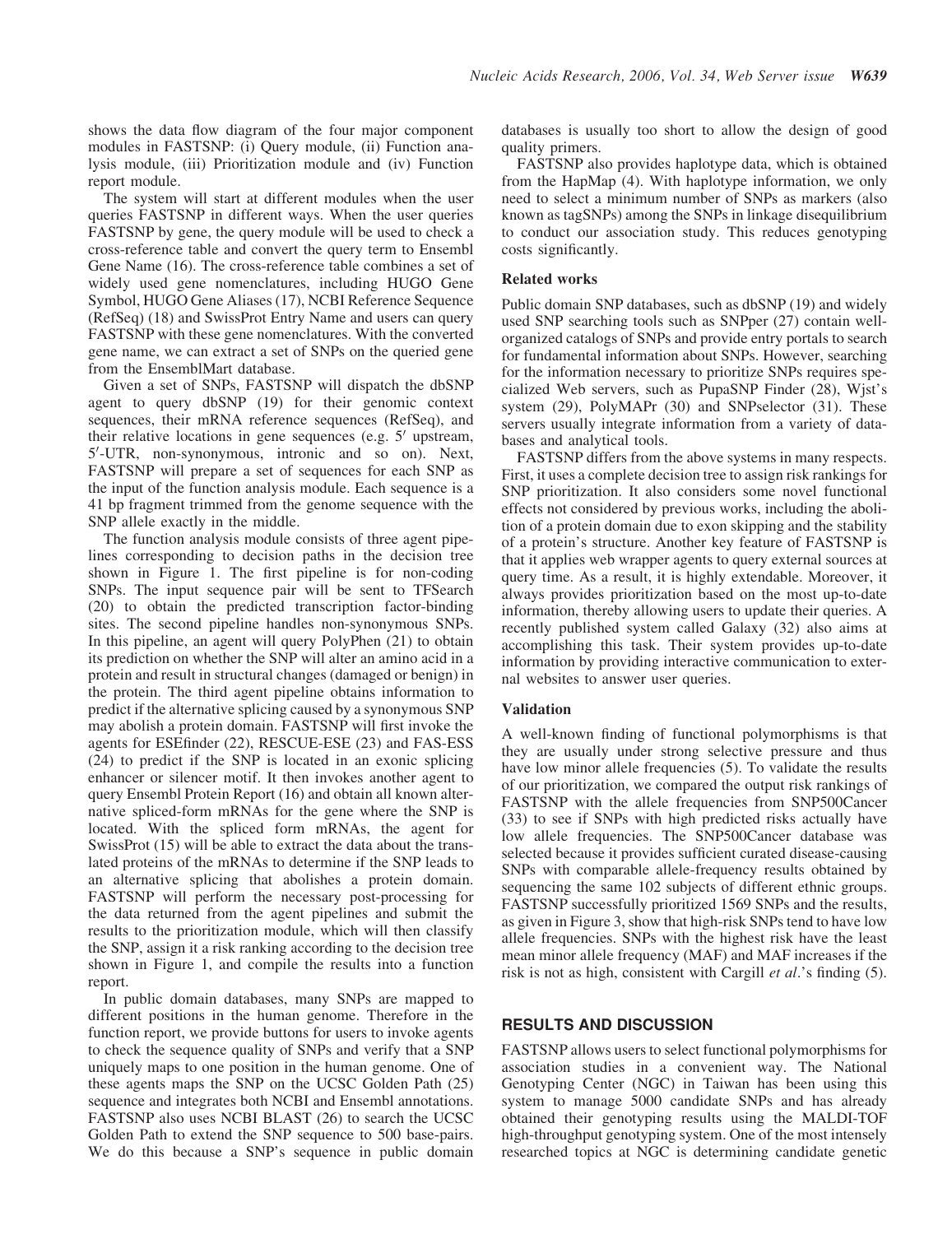

Figure 3. Comparison of SNP's risk predicted by FASTSNP and their MAF. The results are obtained by analyzing 1569 SNPs from the SNP500Cancer database with FASTSNP.

variants that contribute to adverse drug responses for different ethnic populations. Discovering major genetic factors that contribute to individual reactions to a certain medication may help to control and prevent side-effects or over dose during therapy, thereby avoiding serious consequences. With FASTSNP, the research team at NGC recently discovered a novel promoter polymorphism associated with the different therapeutic dosage of a drug (34). This polymorphism is predicted to change Ebox-binding site.

## ACKNOWLEDGEMENTS

We wish to thank Po-He Tseng, Yuan-Chung Shen, Chih-Hung Kao, Siek Harianto and Sonny Wei for their help in the implementation of early version of FASTSNP, and Dr Shuen-Iu Hung, Dr Wu-Jer Yuarn and Dr Pei-Ing Hwang for their valuable suggestions. We also wish to thank the anonymous reviewers for their valuable comments. This project was supported in part by the National Research Program for Genomic Medicine (NRPGM), National Science Council, Taiwan, under Grant no. NSC94-3112-B-001-008-Y (National Genotyping Center) and Grant no. NSC94-3112-B-011-013-Y (Advanced Bioinformatics Core). Funding to pay the Open Access publication charges for this article was provided by the National Genotyping Center, Taiwan.

Conflict of interest statement. None declared.

#### **REFERENCES**

- 1. Tabor,H.K., Risch,N.J. and Myers,R.M. (2002) Opinion: candidate-gene approaches for studying complex genetic traits: practical considerations. Nature Rev. Genet., 3, 391–397.
- 2. Hsu,C.-N., Chang,C.-H., Siek,H., Lu,J.-J. and Chiou,J.-J. (2003) Reconfigurable web wrapper agents for web information integration. IEEE Intell. Syst., 18, 34–40.
- 3. Hsu,C.-N., Chang,C.-H., Hsieh,C.-H., Lu,J.-J. and Chang,C.-C. (2005) Reconfigurable Web wrapper agents for biological information integration. J. Am. Soc. Info. Sci. Tech., 56, 505–517.
- 4. TheInternationalHapMapConsortium. (2003) The International HapMap Project. Nature, 426, 789–796.
- 5. Cargill,M., Altshuler,D., Ireland,J., Sklar,P., Ardlie,K., Patil,N., Shaw, N., Lane, C.R., Lim, E.P., Kalyanaraman, N. et al. (1999) Characterization of single-nucleotide polymorphisms in coding regions of human genes. Nature Genet., 22, 231–238.
- 6. Sunyaev,S., Ramensky,V. and Bork,P. (2000) Towards a structural basis of human non-synonymous single nucleotide polymorphisms. Trends Genet. **16**, 198–200.
- 7. Prokunina,L. and Alarcn-Riquelme,M.E. (2004) Regulatory SNPs in complex diseases: their identification and functional validation. Expert Rev. Mol. Med., 2004, 1–15.
- 8. Prokunina,L., Castillejo-Lopez,C., Oberg,F., Gunnarsson,I., Berg,L., Magnusson,V., Brookes,A.J., Tentler,D., Kristjansdottir,H., Grondal,G. et al. (2002) A regulatory polymorphism in PDCD1 is associated with susceptibility to systemic lupus erythematosus in humans. Nature Genet., 32, 666–669.
- 9. Cartegni,L. and Krainer,A.R. (2002) Disruption of an SF2/ASF-dependent exonic splicing enhancer in SMN2 causes spinal muscular atrophy in the absence of SMN1. Nature Genet., 30, 377–384.
- 10. Xie,X., Lu,J., Kulbokas,E.J., Golub,T.R., Mootha,V., Lindblad-Toh,K., Lander,E.S. and Kellis,M. (2005) Systematic discovery of regulatory motifs in human promoters and  $3'$  UTRs by comparison of several mammals. Nature, 434, 338–345.
- 11. Stein,L.D. (2003) Integrating biological databases. Nature Rev. Genet., 4, 337–345.
- 12. Hsu,C.-N. and Chang,C.-H. (1999) Finite-state transducers for semi-structured text mining. In Ronen Feldman (ed.) Proceedings of IJCAI-99 Workshop on Text Mining: Foundations, Techniques and Applications, IJCAI Co., Menlo Park, CA, USA, 38–49.
- 13. Hsu,C.-N. and Dung,M.-T. (1998) Generating finite-state transducers for semistructured data extraction from the web. Inform. Syst., 23, 521–538.
- 14. Benson,D.A., Karsch-Mizrachi,I., Lipman,D.J., Ostell,J. and Wheeler,D.L. (2004) GenBank: update. Nucleic Acids Res., 32, D23–D26.
- 15. Boeckmann,B., Bairoch,A., Apweiler,R., Blatter,M.C., Estreicher,A., Gasteiger,E., Martin,M.J., Michoud,K., O'Donovan,C., Phan,I. et al. (2003) The Swiss-Prot protein knowledgebase and its supplement TrEMBL in 2003. Nucleic Acids Res., 31, 365–370.
- 16. Birney,E., Andrews,T.D., Bevan,P., Caccamo,M., Chen,Y., Clarke,L., Coates,G., Cuff,J., Curwen,V., Cutts,T. et al. (2004) An overview of Ensembl. Genome Res., 14, 925–928.
- 17. Eyre,T.A., Ducluzeau,F., Sneddon,T.P., Povey,S., Bruford,E.A. and Lush,M.J. (2006) The HUGO Gene Nomenclature Database, 2006 updates. Nucleic Acids Res., 34, D319–D321.
- 18. Pruitt,K.D., Tatusova,T. and Maglott,D.R. (2005) NCBI Reference Sequence (RefSeq): a curated non-redundant sequence database of genomes, transcripts and proteins. Nucleic Acids Res., 33, D501–D504.
- 19. Sherry,S.T., Ward,M. and Sirotkin,K. (1999) dbSNP-database for single nucleotide polymorphisms and other classes of minor genetic variation. Genome Res., 9, 677–679.
- 20. Heinemeyer,T., Wingender,E., Reuter,I., Hermjakob,H., Kel,A.E., Kel,O.V., Ignatieva,E.V., Ananko,E.A., Podkolodnaya,O.A., Kolpakov,F.A. et al. (1998) Databases on transcriptional regulation: TRANSFAC, TRRD and COMPEL. Nucleic Acids Res., 26, 362–367.
- 21. Ramensky,V., Bork,P. and Sunyaev,S. (2002) Human non-synonymous SNPs: server and survey. Nucleic Acids Res., 30, 3894–3900.
- 22. Cartegni,L., Wang,J., Zhu,Z., Zhang,M.Q. and Krainer,A.R. (2003) ESEfinder: a web resource to identify exonic splicing enhancers. Nucleic Acids Res., 31, 3568–3571.
- 23. Fairbrother,W.G., Yeo,G.W., Yeh,R., Goldstein,P., Mawson,M., Sharp,P.A. and Burge,C.B. (2004) RESCUE-ESE identifies candidate exonic splicing enhancers in vertebrate exons. Nucleic Acids Res., 32, W187–W190.
- 24. Wang,Z., Rolish,M.E., Yeo,G., Tung,V., Mawson,M. and Burge,C.B. (2004) Systematic identification and analysis of exonic splicing silencers. Cell, 119, 831–845.
- 25. Karolchik,D., Baertsch,R., Diekhans,M., Furey,T.S., Hinrichs,A., Lu, Y.T., Roskin, K.M., Schwartz, M., Sugnet, C.W., Thomas, D.J. et al. (2003) The UCSC Genome Browser Database. Nucleic Acids Res., 31, 51–54.
- 26. McGinnis,S. and Madden,T.L. (2004) BLAST: at the core of a powerful and diverse set of sequence analysis tools. Nucleic Acids Res., 32, W20–W25.